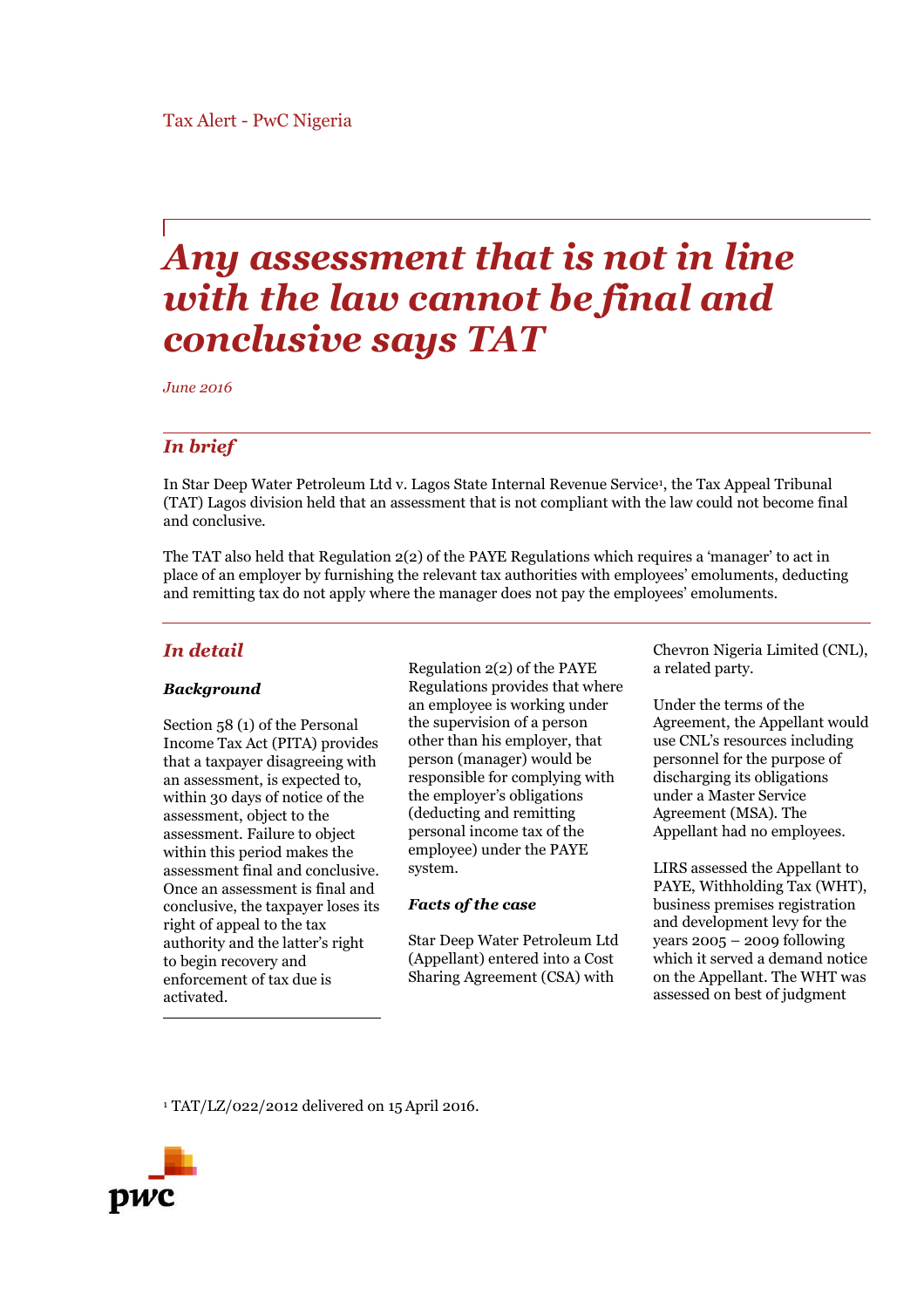(BOJ) basis where LIRS merely applied 10% and 5% to the Appellant's geological and accrued expenses respectively as WHT due.

Following the Appellant's failure to object within 3o days, LIRS issued a Notice of Intention to Obtain Warrant of Distrain on the Appellant.

The Appellant appealed against both notices.

### *Appellant's position*

The Appellant argued that:

- $\bullet$  Section 58(1) does not provide that failure to object within 30 days would render an assessment final and conclusive. This was provided by section 66 of PITA which was repealed in 2007.
- The assessment was invalid since LIRS did not comply with the law on BOJ assessments.
- Since it had no employees of its own subjecting it to PAYE obligations would result in double taxation since CNL has accounted for the tax of the employees in question.
- WHT was not due to LIRS as they had already been remitted to the Federal Inland Revenue Service.
- Since it used CNL's premises, it was not liable to business premises registration and development levy.

#### *LIRS' position*

LIRS' arguments can be summed up as follows:

- Since the Appellant failed to object within 30 days, the assessment had become final and conclusive.
- $\bullet$  By Regulation 2(2) of the PAYE Regulations and section 82 of PITA, the Appellant should deduct and remit taxes on behalf of the employees.
- The Cost Sharing Agreement between the Appellant and CNL was inoperative and vague as it did not contain a commencement date and no cost sharing ratio.
- By section 73 of PITA and the WHT Regulations, the LIRS has powers to impose tax on BOJ basis.
- The Appellant was liable to business premises registration and development levy since it had its head office in Lagos.

#### *The decision*

The Tribunal, after considering the evidence before it, allowed the appeal in part and held that the assessment was not final and conclusive because:

- the Appellant did not have any employees and therefore was not required to remit PAYE. Regulation 2(2) would only apply if there was evidence that the Appellant paid salaries to the employees,
- the WHT assessment was set aside as speculative and

faulty in law. The Tribunal thereafter directed parties to reconcile their positions, and

 the business premises registration and development levy was set aside subject to CNL's payment of same.

However, the Tribunal did not comment on the Appellant's argument that section 66 of PITA had been repealed. Sections 61 – 67 of PITA on appeals procedure were deleted by section 15 of the Personal Income Tax (Amendment) Act 2011.

# *The takeaway*

Based on this judgement, an important principle was demonstrated. Namely, an assessment can only be final and conclusive if it is compliant with the law under which it was issued.

Even though the Appellant's objection was outside the 30 day period, the Tribunal set aside the assessment.

However, taxpayers are advised to object within the time stipulated by law to any assessment, demand notice, tax liability reports, order or decision made by the tax authorities in the event that such assessments are considered to be in line with the law and to prevent distrain on their goods or premises.

The decision may apply to cases where personnel are sourced from employment agencies, in such cases, it can be inferred that it is the party paying the salaries of the workers that